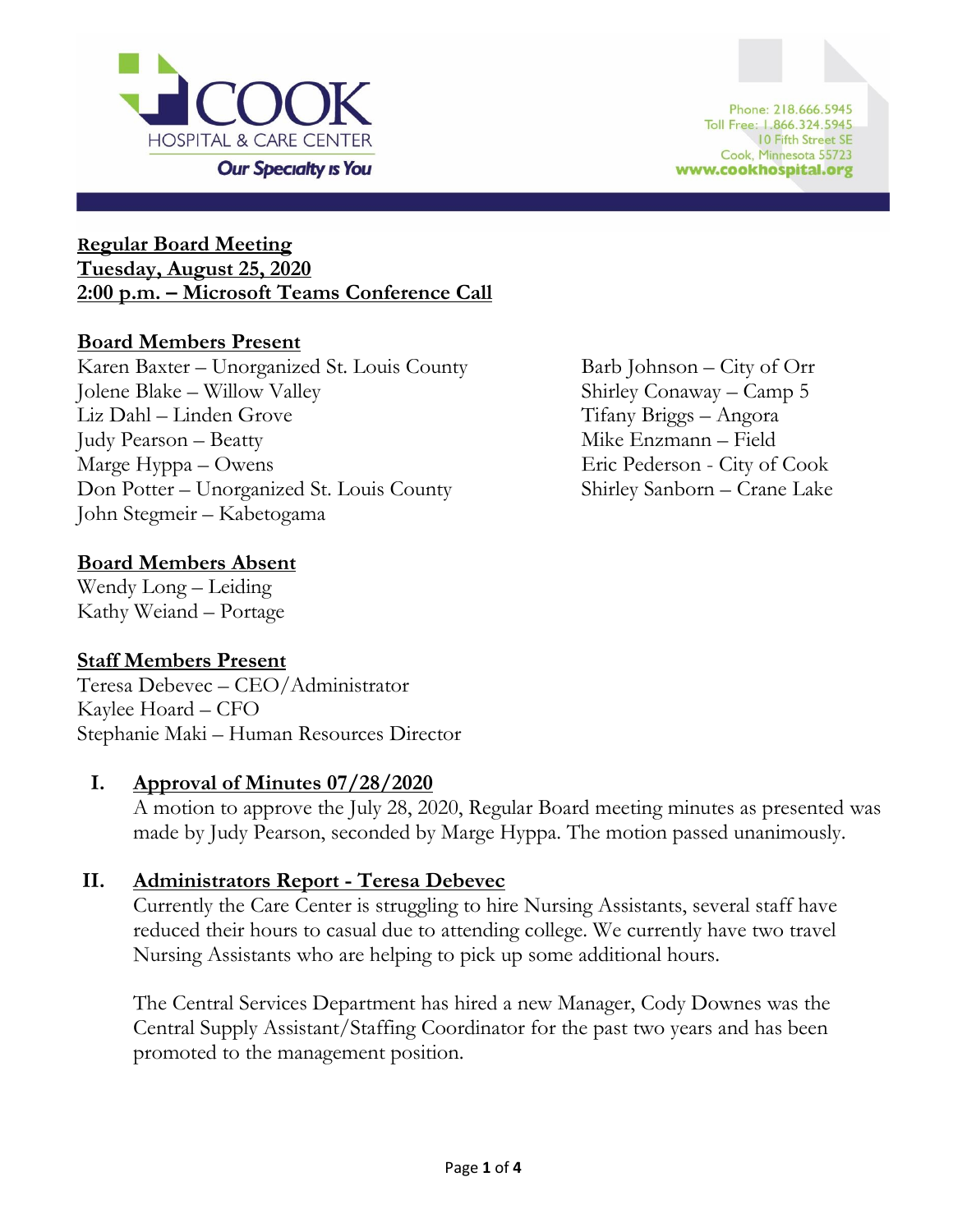

The Heiam Event was very successful this year even though the event was held online via auction.

A CLIA Certificate of Waiver for the Care Center was applied for and has been received. This allows us to receive a COVID instrument from the federal government.

Fairview will provide speech therapy services every other Wednesday for two and a half hours.

CMS has authorized state surveyors to continue with survey activities within Care Centers, Laboratories, and Hospitals.

Dr. Hoffman will soon be joining the Scenic Rivers Clinic, they continue to search for housing.

Scenic Rivers Clinic has now partnered with the Mayo Clinic for its COVID testing due to a faster turnaround time. Previously they were using Quest through our lab, however results were taking up to two weeks to come in.

### **III. Committee Reports**

### **a. Executive Committee – Liz Dahl**

A congratulations was given to Tifany on a successful Heiam event, as well as a thank you to Teresa for her hard work.

Dahl reported the pharmacy deficiencies have been resolved.

### **b. Finance Committee – Kaylee Hoard**

Hoard presented the July 2020 financial dashboard report.

- **Capital Budget Item**
	- o A motion to accept the capital budget items were presented by Hoard. VAC RTU Air conditioning unit not to exceed \$35,000.00, AT Wall pack Replacement not to exceed \$35,000.00, and a Propane separate line to generator not to exceed \$80, 000.00.
		- **EP/JP (MCU)**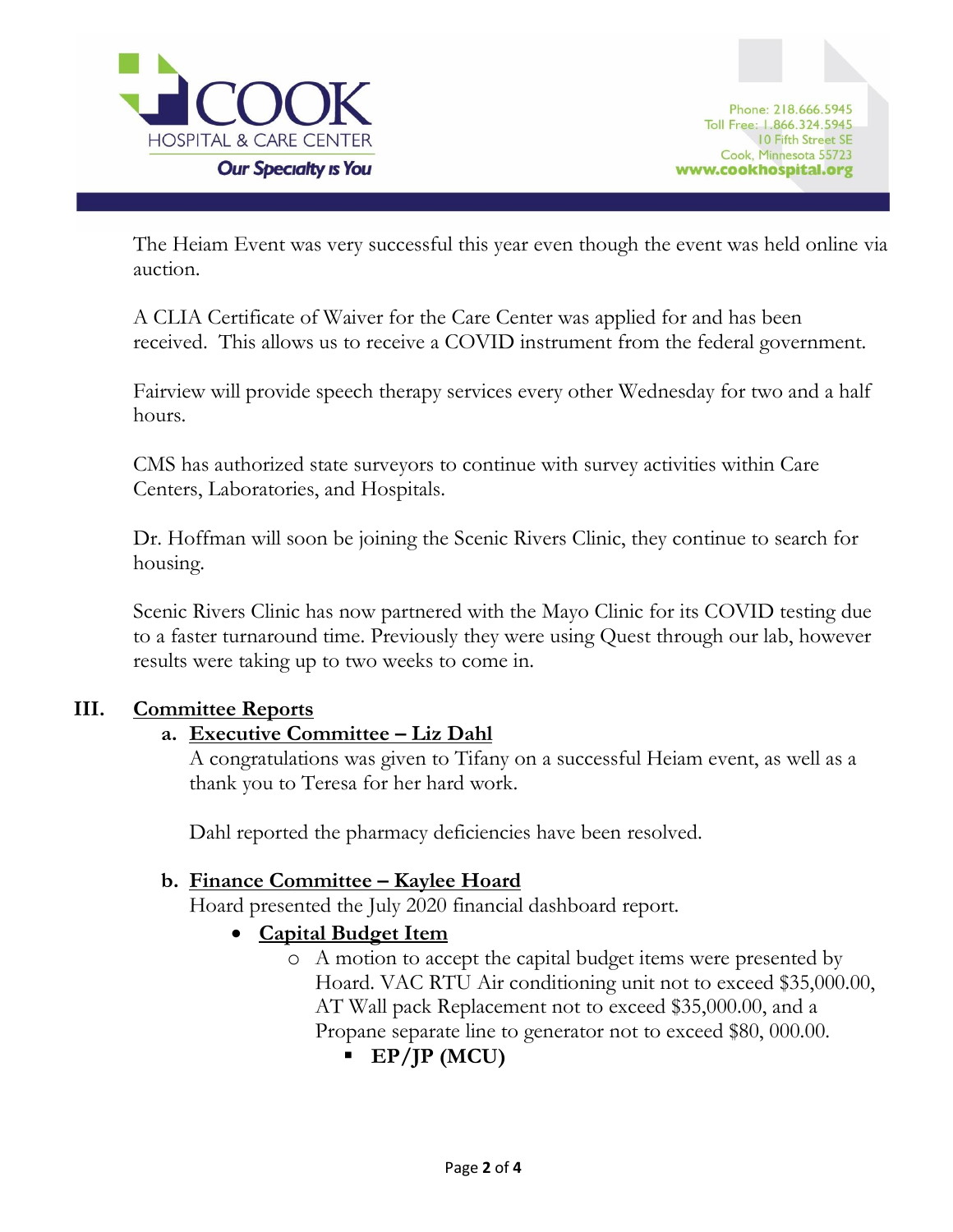

- **Capital Budget & Levy**
	- o A motion to accept the 2021 Levy was presented by Hoard

# ▪ **MH/JP (MCU)**

# **c. Credentialing Committee Meeting 08/04/2020 – Teresa Debevec**

• Debevec requested appointments for Anthony Bastianelli, DO, Eddie Fiore, MD, Rachel Beldo, APRN, CNP. These were approved by medical staff and recommended to the board to accept.

# ▪ **SS/BJ (MCU)**

# **d. Safety Meeting 08/18/2020 – Liz Dahl**

• Dahl gave report on the Safety Meeting

## **IV. Old Business**

## **a. Board Election – Teresa Debevec**

Debevec reported board member applications for ballot have been submitted and verified.

# **b. Board Consultant – Liz Dahl**

Dahl reported the executive committee has completed its second meeting with our board consultant, Cyrus White via virtual meeting. The purpose of these meetings will help with board governance issues and/or policies. It will help gain understanding of our roles as board members and of the CEOs.

# **c. Trauma Survey – Teresa Debevec**

Debevec reported a virtual trauma follow up meeting was held on August 11, 2020 and everything is in place. The team was satisfied with the work the hospital put into correcting the deficiencies. Surveys will now be every three years rather than quarterly.

# **d. COVID Update – Teresa Debevec**

Debevec reported ADS remains closed

Debevec reported Julie Lesemann and herself have been working on a detailed plan to allow for visitations in the Care Center to resume. MDH has released guidelines to allow for visitations and activities to reopen, in order to do so all residents and staff will be COVID tested which will begin on September 8, 2020.